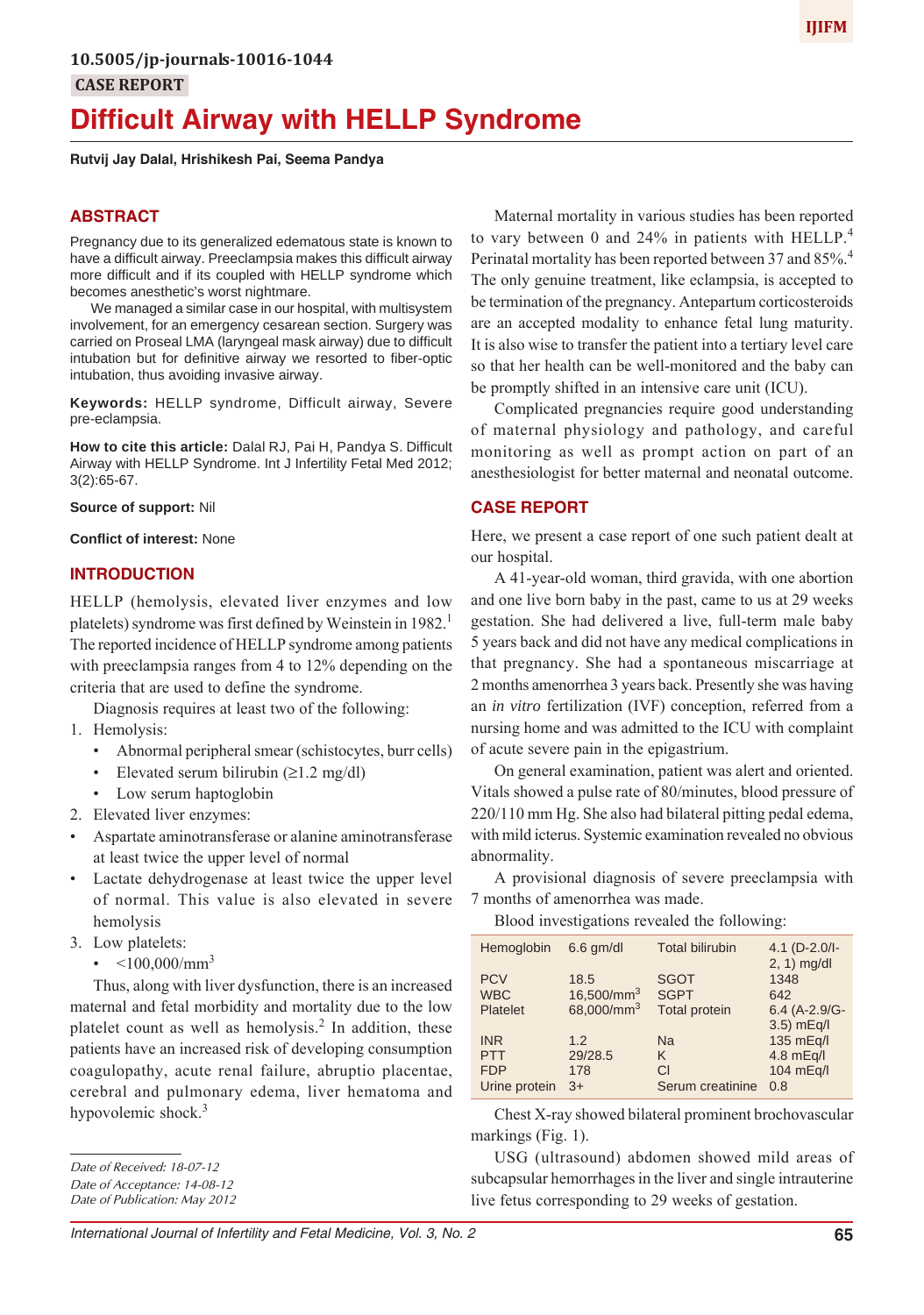Hence, a final diagnosis of severe preeclampsia with HELLP syndrome with 29 weeks of gestation was made.

In the ICU, two wide bore (18G) peripheral IV line were secured. Antihypertensive medications were started to control the blood pressure-alpha methyldopa 250 mg QDS, nifedipine R 20 mg BD and labetalol infusion 100 mg/ 50 ml. Magnesium sulfate ( $MgSO<sub>4</sub>$ ) infusion as per Zuspan regimen was started. A loading dose of 4 gm I/V of MgSO<sub>4</sub> was followed by an infusion of 1 gm/hour which was continued for 24 hours. Patient's urine output decreased, hence, central line attempts were made, but were unsuccessful leading to hematoma in the neck. Decision for emergency LSCS was taken considering uncontrolled hypertension and worsening maternal health.

Adequate blood, platelets and fresh frozen plasma units were cross-matched and issued. Informed and written consent were taken.

On arrival to the theater, two peripheral wide bore IV lines were secured. The labetalol infusion was continued from ICU and sodium nitroprusside (SNP) infusion was started slowly titrating the dose to achieve BP control preinduction. Platelet concentrates were started at induction itself.

Among the monitors, ECG,  $SpO<sub>2</sub>$ , invasive blood pressure monitor and bispectral monitor was applied. A vigilant watch on the patient also made sure any signs of impending eclamptic fit were keenly observed.

Patient was preoxygenated with  $100\%$  O<sub>2</sub> for 5 minutes. Rapid sequence induction with cricoids pressure done with measured doses of propofol, rocuronium 5 mg (for precurarization) and succinyl choline 75 mg was given for intubation. Direct laryngoscopy with Macintosh blade number 3 showed gross supralaryngeal edema with no visualization of the cords (Fig. 2).

Patient was ventilated and second attempt of laryngoscopy was performed which also failed to show larynx. In view of coagulopathy to avoid injury and bleeding

Proseal LMA (laryngeal mask airway) number 3 with Ryle's tube was passed. Patient could be ventilated with LMA with satisfactory capnography and was put on volume controlled ventilation with tidal volume of 450 ml and respiratory rate of 12/minutes.

Patient was maintained on oxygen/air with  $60\%$  FiO<sub>2</sub>. Inhalational agents were avoided to prevent uterine hypotony. Propofol infusion started and titrated to BIS score, along with atracurium bolus as a muscle relaxant. Midazolam 2 mg was given. Blood pressure was maintained around 130/80 mm Hg. Baby was delivered, shifted to NICU (neonatal intensive care unit) and eventually did well. Fentanyl 100 μg was given after delivery of baby.

Uterus showed delayed contraction, which was managed by oxytocin and methyl-ergometrine 5 IU and 0.2 mg respectively intramuscularly. Carboprost tromethamine IM 250 μg keeping in mind possibility of intramuscular hematoma and tranexamic acid 500 mg IV was given after the delivery of baby.

The total intake for the duration of 100 minutes was 8 units of platelets, 4 FFP (fresh frozen plasma units), three packed cell units with urine output being 30 ml/hour. Blood loss estimated was approximately 1,500 ml. With decreased urine output, injection of Frusemide 60 mg and 100 ml mannitol was given. Patient developed bilateral basal crepitations, toward the end of the surgery, hence, the decision of postoperative ventilation was taken which made definitive airway mandatory.

Attempt of fibreoptic bronchoscopy was considered to avoid tracheostomy keeping an ENT surgeon standby. Oral fiber-optic bronchoscopy (FOB) showed severe edematous epiglottis and supraglottic edema completely occluding the larynx. Scope was gently passed through the soft supraglottic tissue and cords were indentified. Cuffed endotracheal tube no. 7 was passed and patient continued on controlled mode ventilation.



**Fig. 1:** X-ray showing bilateral bronchovascular markings **Fig. 2:** Laryngoscopy showing supralaryngeal edema